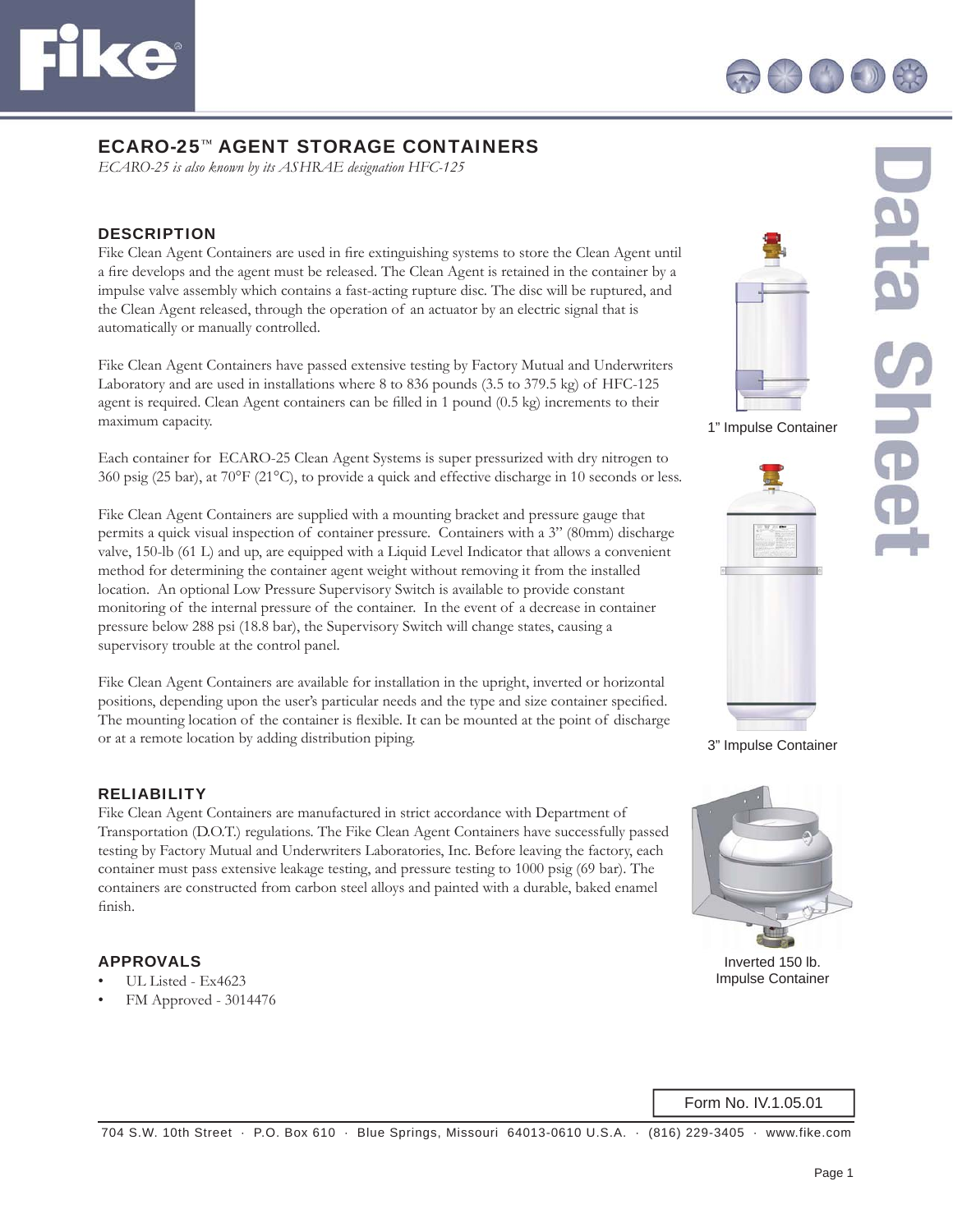| Container                                |        | Fill range     |                            |                                                                     | Tare                         | Dimensions (approximate) |                          |                         |  |
|------------------------------------------|--------|----------------|----------------------------|---------------------------------------------------------------------|------------------------------|--------------------------|--------------------------|-------------------------|--|
| Size                                     | P/N    | Minimum        | Maximum                    | <b>Valve Size</b>                                                   | Weight                       | <b>Diameter</b>          | Height                   | Mounting<br>Position    |  |
| Lb. (L)                                  |        | lbs. (kg)      | in. $(mm)$                 | in. $(mm)$                                                          | $\mathsf{lbs.}\mathsf{(kg)}$ | in. $(mm)$               | in. $(mm)$               |                         |  |
| 20<br>(8)                                | 70-263 | 8<br>(3.5)     | 16<br>(7.5)                | (25)                                                                | 21<br>(9.5)                  | 7.0<br>(178)             | 22.375<br>(568.3)        | Upright -<br>Horizontal |  |
| 35<br>(15)                               | 70-264 | 14<br>(6.5)    | 30<br>(13.5)               | 1<br>(25)                                                           | 31<br>(14.5)                 | 7.0<br>(178)             | 32.5<br>(825.5)          | Upright -<br>Horizontal |  |
| 60<br>(27)                               | 70-265 | 25<br>(11.5)   | 54<br>(24.5)               | 1<br>(25)                                                           | 52<br>(23.6)                 | 10.75<br>(273)           | 28<br>(711.2)            | Upright -<br>Horizontal |  |
| 100<br>(44)                              | 70-266 | 39<br>(18.0)   | 87<br>(39.0)               | 1<br>(25)                                                           | 77<br>(34.9)                 | 10.75<br>(273)           | 38.75<br>(984.3)         | Upright<br>(Valve Up)   |  |
| 150/150i<br>(61)                         | 70-267 | 54<br>(24.5)   | 120<br>(54.5)              | 3<br>(80)                                                           | 150<br>(68.0)                | 20.0<br>(508)            | 23.63<br>(600.1)         | Upright/Inverted        |  |
| 215<br>(88)                              | 70-268 | 78<br>(35.5)   | 173<br>(78.5)              | 3<br>(80)                                                           | 155<br>(70.3)                | 20.0<br>(508)            | 28.87<br>(733.3)         | Upright<br>(Valve Up)   |  |
| 375<br>(153)                             | 70-269 | 136<br>(61.5)  | 302<br>(137.0)             | 3<br>(80)                                                           | 225<br>(102.1)               | 20.0<br>(508)            | 42.5<br>(1079.5)         | Upright<br>(Valve Up)   |  |
| 650<br>(267)                             | 70-270 | 236<br>(107.0) | 528<br>(239.5)             | 3<br>(80)                                                           | 385<br>(174.6)               | 24.0<br>(610)            | 50.625<br>(1286)         | Upright<br>(Valve Up)   |  |
| 1000<br>(423)                            | 70-271 | 374<br>(169.5) | 836<br>(379.5)             | 3<br>(80)                                                           | 550<br>(249.5)               | 24.0<br>(610)            | 70<br>(1778)             | Upright<br>(Valve Up)   |  |
| Fill Range                               |        |                | 25 to 56 $\text{lbs/ft}^3$ |                                                                     | 400 to 897 kg/m <sup>3</sup> |                          |                          |                         |  |
| <b>Fill Increments</b>                   |        |                |                            | $1.0$ lbs                                                           |                              |                          | $0.5$ kg                 |                         |  |
| Container Super - Pressurization Level   |        |                |                            | 360 psig at 70°F (24.8 bar at 21°C) after filling with dry nitrogen |                              |                          |                          |                         |  |
| Container Storage Temperature Limitation |        |                |                            | $32^{\circ}F$ (0 $^{\circ}C$ ) - minimum                            |                              |                          | 120°F (48.9°C) - maximum |                         |  |
| <b>Container Rating</b>                  |        |                |                            | <b>DOT 4BW500</b>                                                   |                              |                          | <b>TC 4BWM534</b>        |                         |  |

## CONTAINER DATA/SPECIFICATIONS